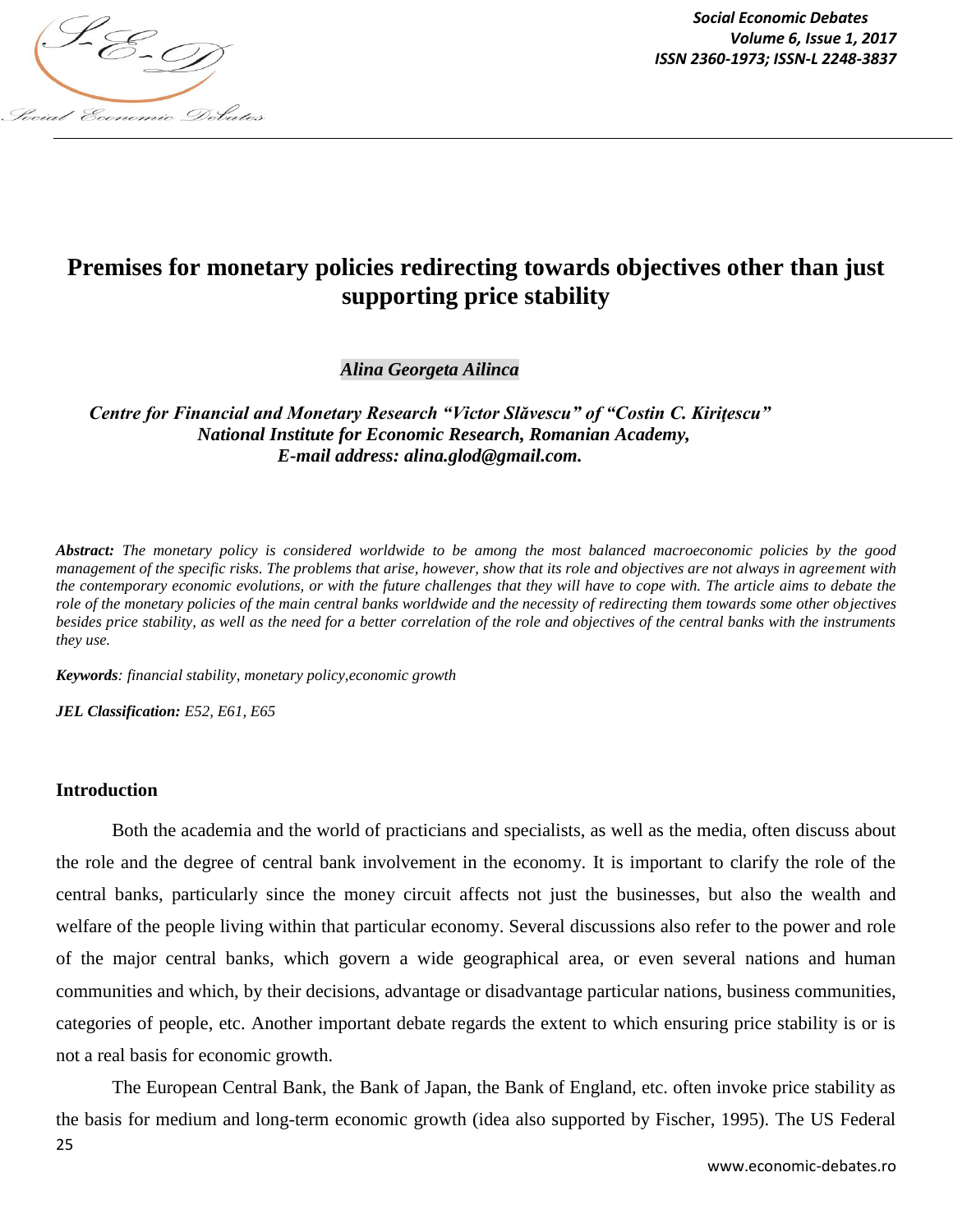

Reserves (Fed) also has price stability among it major objectives, but this objective is secondary to "full employment". Fed also mentioned maintaining moderate long-term interest rates among its objectives. Taking into account the extremely loose policies of the past 8 years, except of the trend reversal in the end of 2015, the order mentioned by the Fed coincides very little with the measures it implemented, because the main accent was rather on increasing the employment rate and on a low long-term level of the interest rates (to stimulate the investing behaviour in the economy), and extremely little on regulating the evolution of prices. The targets mentioned by Fed, even though seem rather atypical, worldwide, respond perfectly to the need for social, economic and politic stability, which a country, the size of a continent, needs.

Before discussing whether the monetary policies are properly implemented, any central bank should ask the basic question whether its main objectives, followed by the secondary objectives, are properly chosen. The answer to this question must be conjugated with the answer to the question of how much and in what manner should a central bank get involved within the economy. Is price stability enough to ensure a stable future, a sustainable economic growth, and can it be used to ensure the financial stability?

# **2. Literature review**

The literature often approaches the role of the monetary policies within the context of particular, more or less turbulent, episodes of the contemporary history. Next to related studies and reports, the statistics of the central banks often provide data and information that document the conjunctural and/or strategic reorientation of the monetary policy. Economic growth is often called forth, but the financial stability is actually targeted, other times stability is called forth, but the economic growth is actually the main target, stability being a precondition for medium and long-term economic growth.

Dănilă (2012), trying to explain the mechanisms that promoted the shift of central bank role from the provider of economic growth to the macroeconomic stability (n. analysing the evolution of the monetary policies, worldwide, from 1950 to 2012), said that the current global economic and financial crisis, which started in 2007, is not the first moment when the role of the central banks and of their monetary policy is reinterpreted. Authors such as Capie F, C Goodhart and N Schnadt (1994) and Goodfriend (2007), analysed the change of opinions, as well as the controversies on the role of the central banks (Fed, particularly), also approaching the problem of how adequate are the instruments used by the central banks to accomplish the undertaken objectives.

As it is know, and as it can be noticed, price stability and, rather recently, financial stability, are some of the most important end objectives of the monetary policies worldwide. However, as Dănilă (2012), noticed, the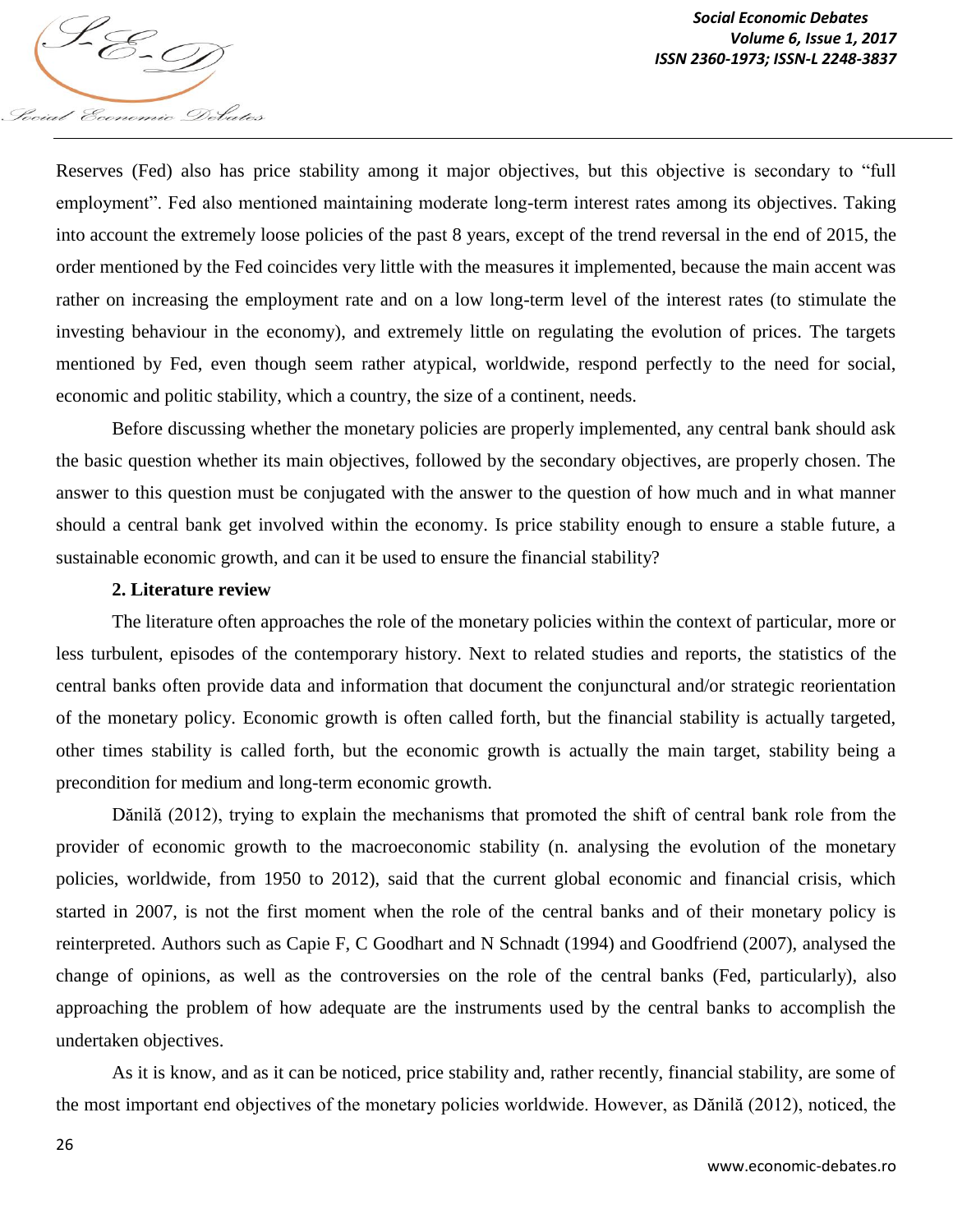

objectives proposed by the central banks, i.e. ensuring the purchasing power of the national currency and maintaining the financial stability, are rather means to accomplish a particular purpose, as he considers, that of "sustainable economic development".

## **3. Methodology of research**

The paper presents elements of debate, of fundamental analysis of the role plaid by the central banks and shows some premises for monetary policies reorientation towards objectives other than the major objective of price stability. The comparative method is often used to depict the difference of vision between the role and objective of the main central banks worldwide. The paper uses data from the world banks across the world, reports and studies. It is a partial, and updated, deliverable within the 2016 theme "Post-crisis monetary policy – trends, instruments, objectives" (coordinated by Ailincă, A.G.) of the Centre for Financial and Monetary Research "Victor Slăvescu". The analysis aims to capture the recent developments regarding the role and objectives of the monetary policies, while also describing particular episodes from their history with the aim to show the consistency or inconsistency of these policies and to justify the need to reorient them.

#### **4. Results**

According to ECB, "financial stability is a situation in which the build-up of systemic risks is prevented", the systemic risk being described as the "risk of disturbance to the point that the economic growth and welfare can be significantly affected". According to ECB, the systemic risk bears upon the proper supply of financial products and services, and this is why ECB employs several macroprudential policies. These policies should depict the connection between price stability and the level of solvability and liquidity of the financialbanking sector. According to ECB, these policies have three dimensions: a temporal; dimension (such as preventing the build-up of excessive risks generated by external factors and market problems); a structural dimension (such as outlining the perspective of financial regulation) and a transversal dimension (by limiting the possible effects of contagion and by increasing the resistance of the financial sector to shocks).

Practically, under the conditions of a rather regional and global deflationist phenomenon, the central banks should encourage the real economy, which some central banks actually tried to do for the past decade or so, by monetary policy interest rates at the limit of zero and beyond it (ZLB), and by measures of quantitative and qualitative easing. However, according to the undertaken commitments and according to own definitions of the financial stability, the only real obligation of the central banks worldwide is not to allow the build-up of "systemic" risks, not to unlock the real economy. Getting deeply into the real sphere, the central banks will have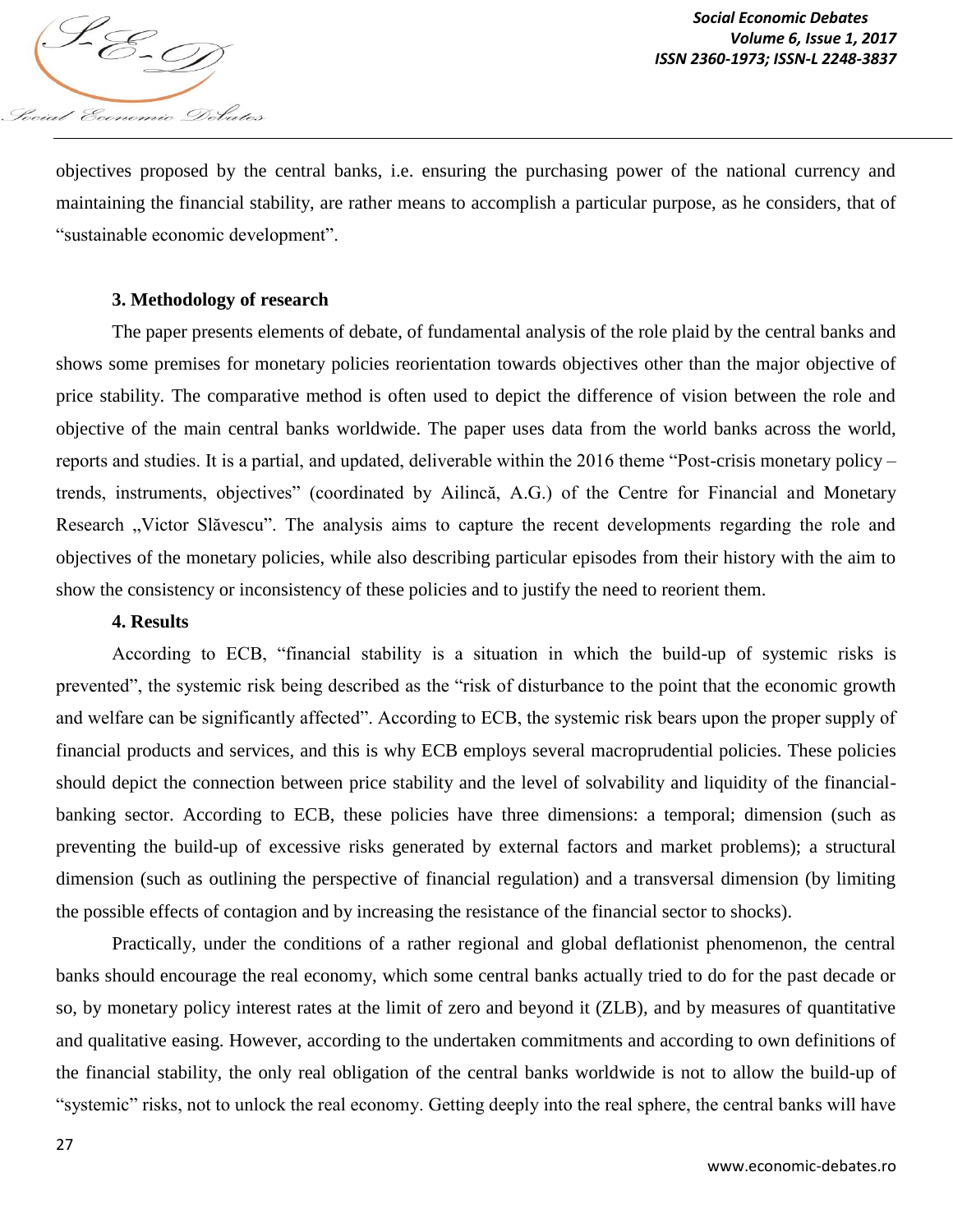to cooperate extremely close with the national governments, so that the goals of the two institutions harmonise and avoid generating new risks within the economy. Furthermore, they will have to cooperate closely or, at the best, coordinate their decisions at particular moments, so as not to yield adverse chain effects and create negative externalities on other monetary policies or even on other world economies. Risk detection should be primordial, and the stability reports of the main central banks might capture part of these risks. Nevertheless, the question is if, paradoxically, stimulating capital availability and decreasing the cost of financing in order to decrease the economic risks, might generate new risks, even more perfidious than those which should be controlled. The possibility of increasing the monetary policy interest rates is often invoked in the case of the spectacular increase of inflation, or of economic overheating, but there is no idea on what else could be done if inflation remains extremely low, and the "nonconventional" methods exhaust their efficiency. The answer will certainly be seen in a couple of years, when the market conditions will probably reverse.

Synthesizing, the problem of the central banks can be seen through the lack of synchronization between the extremely liquid and structurally massive financial system and the real economy. More precisely, there is an extremely low real capacity of the companies and households for growth, absorption and use of the financial instruments made available by the financial-banking system, but also an imbalanced distribution of the liquidities from the financial-banking area. A major disturbance can be noticed in the path of funds from the central banks to the commercial banks. Thus, the commercial banks, through the facilities provided by the central bank, mainly use their capitals also in relation with the central bank, and with other commercial banks, and less in relation with actors from the real economy. Despite the negative interest rates for the deposit facilities offered by some central banks worldwide, the commercial banks contribute extremely little to the economic revival. The monetary issuances, whether monetary basis or monetary aggregates, as well as other quantitative and qualitative forms of boosting the economy should be correlated, somehow automatically, with the economic result. For instance, the reversal or "normalization" of the US monetary policy in relation with the undertaken goal of maximal employment (or a particular unemployment rate) is rather natural.

Therefore, taking into account that there is some lag between the implementation of a monetary policy measure and its result in the economy, and that the effect is rather indirect – through the commercial banks, the main central banks worldwide should connect more closely and more directly their measures to the expected economic result, by a clear change of direction when the goals are no longer met, or when some objectives are fulfilled and the banks can pass to other objectives, while normalizing the instruments whose efficacy is to the lower limit of their effectiveness (for instance, Fed).

Social Economic Debates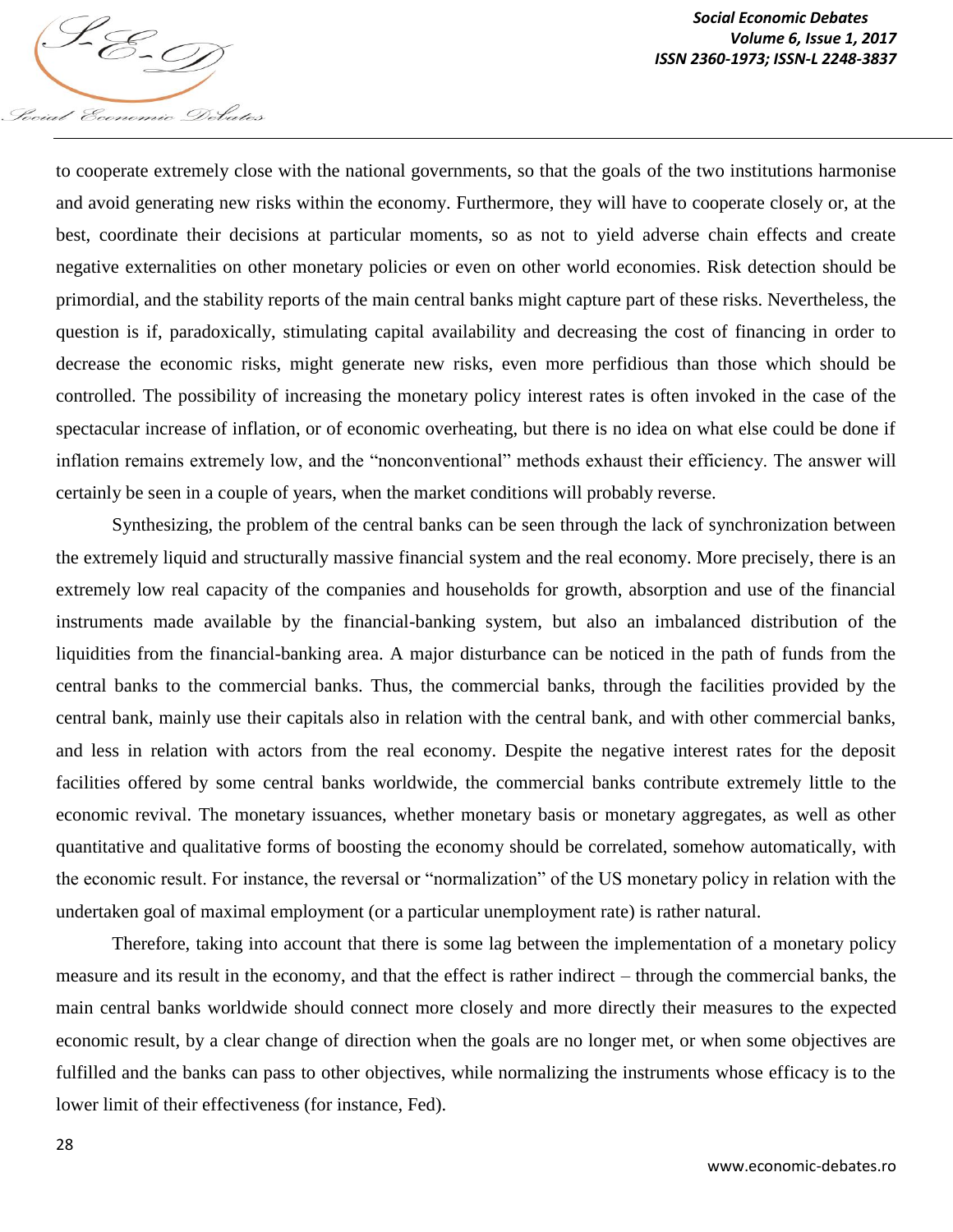Before deciding on the manner of implementation, the central banks should ask themselves whether the objectives proposed by the monetary policy are the most adequate. For instance, price rising and reaching the positive area / end of the inflation, can be an extremely difficult, or even impossible task for the central banks, as long as inflation doesn't have just monetary causes. For instance, the increased work productivity, the new technologies which cut the processing and production costs, the commercial wars (artificial devaluation of the currency), the more judicious use of the raw materials, the decrease of raw materials costs, population ageing, consumer behaviour, manufacturer's behaviour, etc. are rather non-monetary causes, or monetary causes that escape the strict control of the central bank. Therefore, the central banks should ask themselves if and how much of the deflation has monetary causes and how much has other causes, and how much of the actions treating deflation can be under the influence of the central bank, thus reserving the right to treat just particular monetary causes of the deflation.

Furthermore, the exaggerate increase of the currency offer might trigger, in the near future, a higher inflation than before the crisis, and a modest economic growth, thus creating serious problems for the investors, companies and the population. At the same time, deflation is not such a big bad thing, as claimed; for instance, it restores the purchasing power of the consumers, but it can equally affect the economic growth and the unemployment rate, disturbing the demand for goods and services. If the restauration of the purchasing power through a moderate deflation is directed towards consumption, the economic growth will be restored rather through quantity than through price, and the number of jobs will not suffer too much. At the same time, the increase of consumption from imports has no benefits for the local jobs, and the economy grows rather from consumption, not from investments. Also, the debtors of the financial-banking system will be seriously affected by deflation, paying a high price for their debt, which is why the strongly indebted economies cannot enjoy the advantages of deflation.

Hence, another important question for the central banks: if a low, "dragging" inflation, up to 2%, is beneficial for the economy, can't the same be said about a deflation of the same type? Which level of deflation could be the accepted? Which level of deflation could become "dangerous" for the economy? How long must to be (months, quarters, years?!) before we may discuss with certitude about deflation, and how long to brand it as "negative inflation"? Is deflation such an unexpected and unwanted phenomenon – the experience of Japan proves that it is not, at least not always.

Certainly, after years of spectacular prices increases in the countries from the Central and Eastern Europe, and in the countries from the periphery of the Euro zone, deflation is the natural consequence of the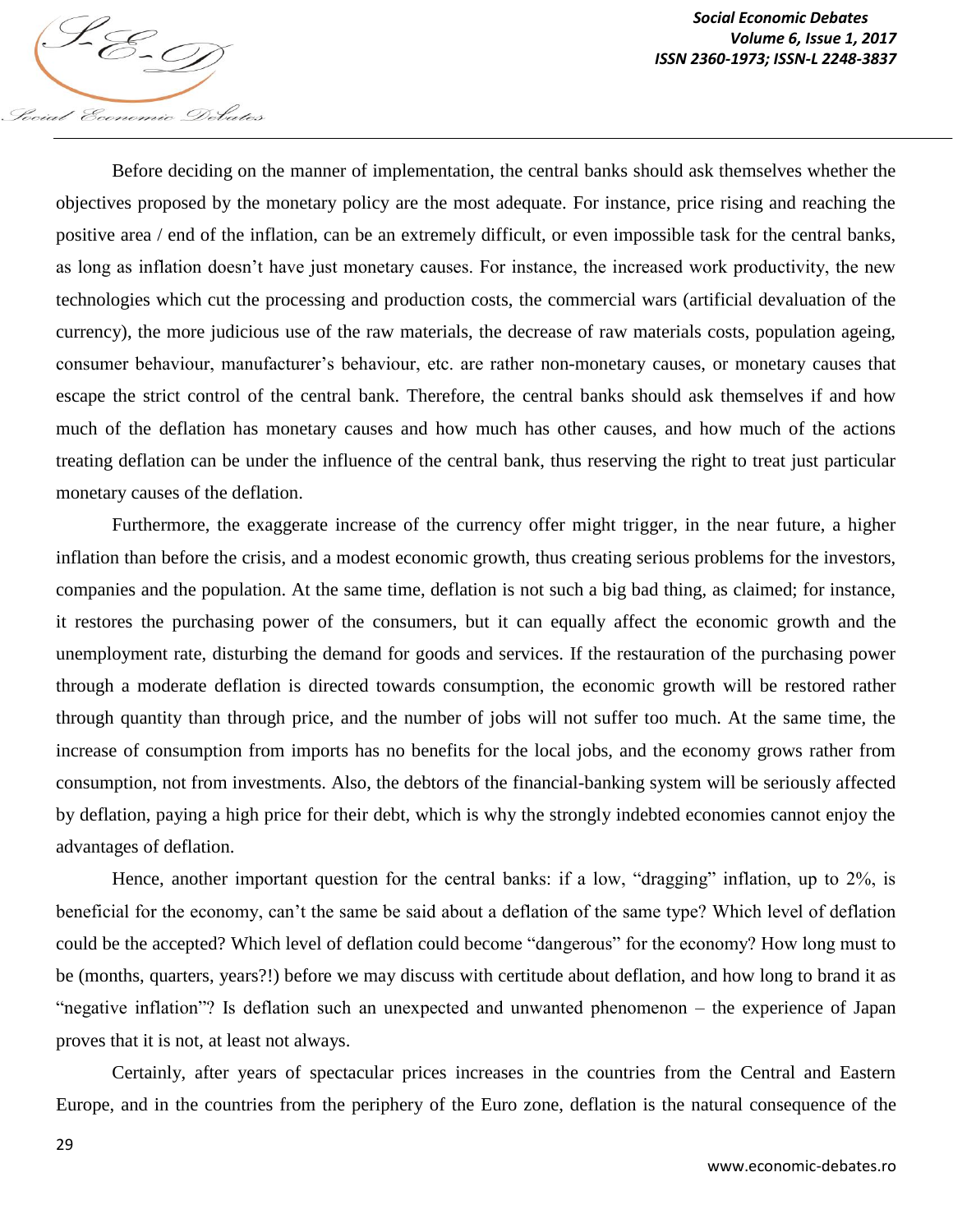low wages, increasing unemployment due to reorganization and privatization, (young) workforce immigration towards the more developed Western Europe, of the increasing indebtedness and of the intensifying competition on the regional and world markets of goods and services. Therefore, deflation can be the consequence of changing the economic structure at some time, not necessarily a strict monetary problem. Therefore, as long as the elements of financial instability and deflation often have non-monetary causes, the changes that have to operated must come from the side of the government, not from the area of monetary policies. The governments must make adjustments to decrease the social inequity, to increase the income from work, to enhance the quality and diversification of the public services, etc. Only when the social parameters reach a particular level (such as the average of the Euro zone, an additional margin to the world average, etc.), the elements pertaining to the monetary area, or to other areas, will be better identified and it will then be possible to "treat" them accordingly by the central banks and by the financial system.

At the same time, regarding strictly the policies of the central banks, taking into consideration that the nonconventional measures of monetary policy have been proposed as alternative to the "classical" instruments, when the latter became inoperable, isn't is only natural to return to the conventional methods, or to propose new, alternative, measures to them? Without taking into account the chosen monetary strategies, within the context of the need to reformulate the monetary policy objectives, I consider that it is necessary to restore the operationability of the classical instruments. They seem to be much more efficient and safe than the nonconventional instruments currently in use. The optimal dose of using conventional instruments (even nonconventional ones) should be more clearly connected to reaching a particular level in relation with the set objective. For instance, in the case of Fed, the monetary policy interest rates were reversed when the occupation target was considered accomplished.

Actually, the problem of monetary policy inefficiency can be seen in the two-fold increase of the nonconventional instruments, by the nonconventional utilization of the classical instruments, which transmitted a diluted signal, much too accommodative for a financial-banking market whose balance should self-restore through market mechanisms and through efficient regulations, not through "crutch" assistance. The role of the central banks is to convey a constructive message – restore the confidence in the financial banking system with productive, less speculative, role for the real economy. Therefore, the major contribution might be unlocking the relation between the commercial banks and the clients, less the use of direct interventions in the economy (purchases of public and private bonds, shares, etc.). However, if they decide to continue using this type of instruments, this might be done to ensure sustainability and a sustainable perspective for the economy by

Social Economic Debates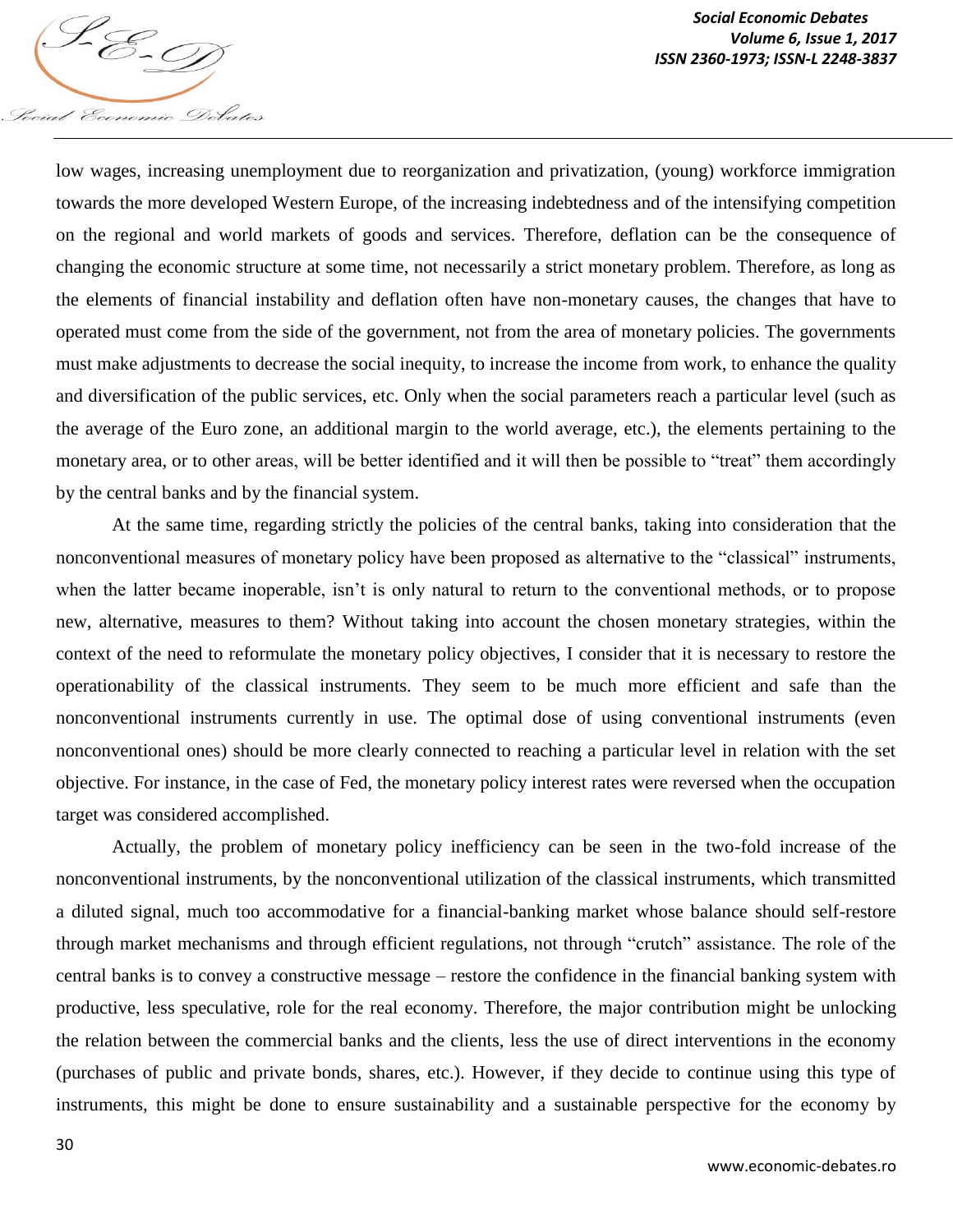

investing in those branches and areas, which to support the further development of the national economies they have to serve (such as energy, infrastructure, environment, education, innovation, technology etc.).

To that effect, in order to increase their external competitiveness, the central banks concerned by the acquisition of shares or private bonds might invest in companies belonging to the different branches of the national economy with the purpose of promoting the local products by exporting goods with a high level of innovation, incorporating advanced technology, or of high quality and in a large array of varieties; this will support and diversify the exports of a particular country or region which the specific central bank covers in monetary terms.

### **6. Conclusions and recommendations**

The evolution of the monetary policies displays, depending on the economic cycle, periods of activation or deactivation of particular monetary objectives and instruments. This is done on the background of reinterpreting or recalibrating the role of the monetary policy function of the economic circumstances specific to a particular period of time. For instance, on the background of the effects of the global financial crisis, the financial tensions within the system led to changes in the objectives of the central banks or in the manner of using the monetary instruments, which includes the activation or design of nonconventional instruments. Beyond price stability and, implicitly, the reduction of the exchange rate volatility, the central banks had to support the financial stability as another major objective of the monetary policy. The worldwide financial tensions affected the monetary transmission, but the excessive easing of the monetary policy didn't improve the financial stability and was not enough to boost the economic growth.

Synthesizing, part of the dilemmas, regarding the path which must be follow by monetary policies, have a connection with the reconsideration of the central banks' role in the economy (idea also approached by Dănilă, 2012). On the one side, the opinion to continue the measures of monetary easing until inflation is reinstated (within the limit of 2%), considers that the central banks can contribute to job creation, to leaving behind the deflation trap and to boost the economic growth. On the other side, the perspective of a spectacular future inflation (idea supported by the Bank of International Settlements) on the background of the excessive measures of monetary easing is related to the incapacity/inability of the central banks to accomplish real economy objectives (economic growth and job creation) because they lack the proper instruments to do this.

The two perspectives are not entirely opposite, both having their validity: it is true that the monetary policy is limited in accomplishing real economy objectives, and the inflationist danger must not be overlooked, but it is no less dangerous not to do anything to stimulate the economic development. Cleaning the monetary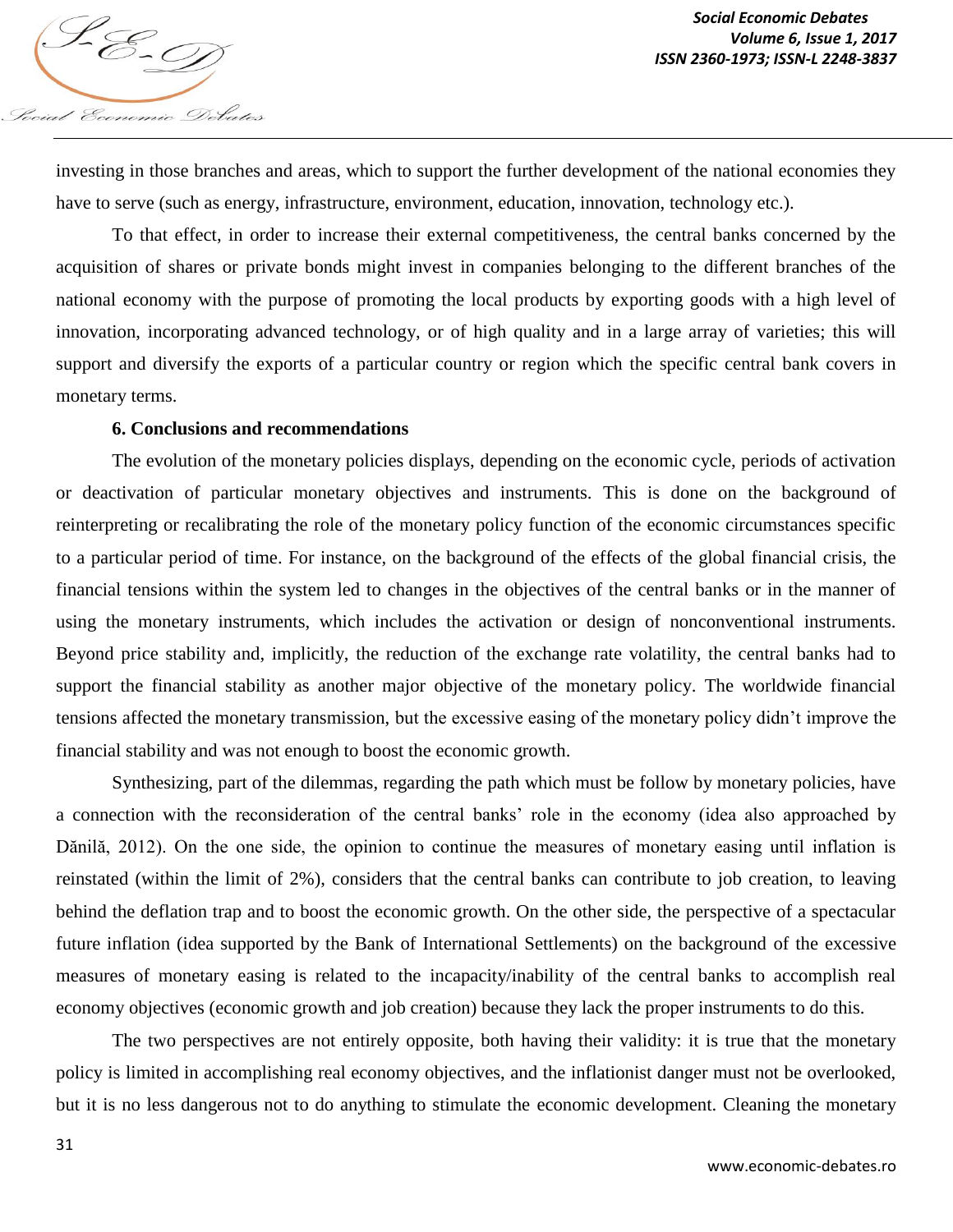transmission channel, stimulating the cooperation with the fiscal-budgetary organisms, clearing the balance sheets of the commercial banks and companies, fiscal-budgetary counselling by the central banks to achieve sustainable and balanced fiscal consolidation, maintaining the interest rates at moderate, yet medium and longterm sustainable, levels, are just a few elements supporting the reorientation and recalibration of the contemporary monetary policies.

The inefficacy of the contemporary monetary policy is often due to the nonconventional use of the classical instruments, thus transmitting a diluted signal to the markets, much too accommodative for a financialbanking market whose balance should self-restore through market mechanisms and through efficient regulations, not through "crutch" assistance. The role of the central banks is to convey a constructive message – restoration of the trust in the financial-banking system, with a productive, less speculative role for the real economy. Therefore, the contribution of the central banks should be unlocking the relation between the commercial banks and the clients, less the use of direct interventions in the economy through purchases of public and private bonds, shares. However, if the central banks decide to continue using this type of instruments, this might be done to ensure sustainability and a sustainable perspective for the economy by investing in those branches and areas, which to support the further development of the national economies they have to serve (such as energy, infrastructure, environment, education, innovation, technology etc.). This perspective should give the central banks the feeling of the social usefulness of their policies, more so as we speak of the European Union, where the sustainable development policies have been implemented much time ago, and need all the support they can get from other national and EU macroeconomic policies, including the support of the national monetary policies and of ECB policy.

#### **References**

Social Economic Debates

Ailincă, A.G., Milea, C. (2016) "Politica monetară post-criză - tendințe, instrumente, obiective", research project of the Centre for Financial and Monetary research "Victor Slăvescu", Bucharest..

Capie F., Goodhart, C. and Schnadt, N. (1994) "The Development of Central Banking", in F Capie, C Goodhart, S Fischer and N Schnadt (eds), "The Future of Central Banking: The Tercentenary Symposium of the Bank of England", Cambridge University Press, Cambridge, pp 1–231.

Dănilă, N. (2012) "Rolul băncilor centrale în creşterea economică", Prezentare BNR, Constanţa, 5 septembrie. Online la: http://www.bnr.ro/Rolul-bancilor-centrale-in-cresterea-economica-8492.aspx.

Fischer, S. (1995) "Modern Approaches to Central Banking", National Bureau of Economic Research Working Papers, No. 5064 (Cambridge: National Bureau of Economic Research).